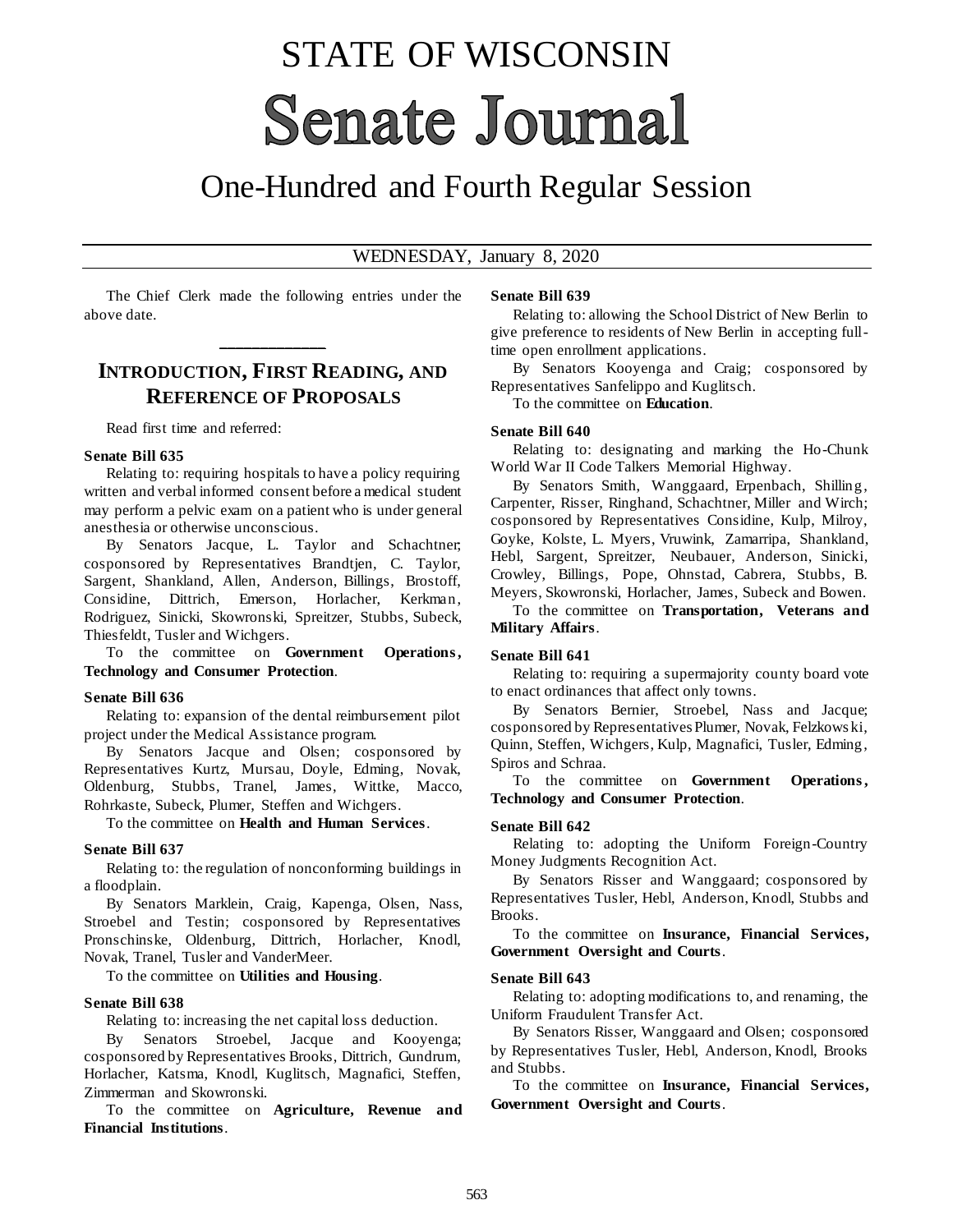#### **Senate Bill 644**

Relating to: age for marriage.

By Senators Smith, Larson and Schachtner; cosponsored by Representatives Anderson, Sargent, Billings, Brostoff, Cabrera, Considine, Emerson, L. Myers, Neubauer, Sinicki, Skowronski, Spreitzer, Stubbs, Subeck, C. Taylor, Wichgers and Zamarripa.

To the committee on **Public Benefits, Licensing and State-Federal Relations**.

#### **Senate Bill 645**

Relating to: a sales and use tax exemption for building materials that become a part of a facility for the University of Wisconsin Hospital and Clinics Authority.

By Senators Olsen, Marklein and Miller; cosponsored by Representatives Born, Kulp, Ballweg, Dittrich, Jagler, Murphy, Novak, Skowronski, Stubbs and Subeck.

To the committee on **Agriculture, Revenue and Financial Institutions**.

#### **Senate Bill 646**

Relating to: expanding applicability of the room tax, making substantive and technical changes to the local room tax, and providing a penalty.

By Senators Olsen, Bewley and Jacque; cosponsored by Representatives Kitchens, Billings, Novak, Emerson, Bowen, Considine, Dittrich, Duchow, Edming, L. Myers, Pope, Rodriguez, Skowronski, Spiros, Swearingen and Tranel.

To the committee on **Agriculture, Revenue and Financial Institutions**.

#### **Senate Bill 647**

Relating to: smuggling items into or out of prisons by inmates and providing a penalty.

By Senators Olsen, Feyen, Nass and Marklein; cosponsored by Representatives Plumer, Born, Ballweg, Brandtjen, Horlacher, James, Knodl, Skowronski, Thiesfeldt, VanderMeer and Wichgers.

To the committee on **Judiciary and Public Safety**.

#### **Senate Bill 648**

Relating to: requiring pediatricians and pediatric specialists to view presentations about neuroimmune disorders in children.

By Senators Jacque, Erpenbach, Carpenter, Larson, Olsen and L. Taylor; cosponsored by Representatives Brandtjen, C. Taylor, Bowen, Brostoff, Dittrich, Magnafici, Ohnstad, Ott, Pope, Sargent, Skowronski, Stubbs, Tittl, Vruwink and Sinicki.

To the committee on **Health and Human Services**.

#### **Senate Bill 649**

Relating to: online clearinghouse of information for small businesses in Wisconsin.

By Senators Shilling, Bewley, Carpenter, Erpenbach and Larson; cosponsored by Representatives Vining, Crowley, Haywood, Anderson, Billings, Bowen, Brostoff, Considine, Doyle, Emerson, Fields, Goyke, Gruszynski, Hintz, Kolste, Neubauer, Ohnstad, Pope, Sargent, Shankland, Sinicki, Spreitzer, Stuck, Subeck, C. Taylor, Vruwink, Zamarripa and Kulp.

To the committee on **Government Operations , Technology and Consumer Protection**.

#### **Senate Bill 650**

Relating to: the Uniform Unsworn Declarations Act.

By Senators Wanggaard, Risser and Olsen; cosponsored by Representatives Tusler, Hebl, Anderson, Knodl and Stubbs.

To the committee on **Insurance, Financial Services, Government Oversight and Courts**.

#### **Senate Bill 651**

Relating to: community health center grants and making an appropriation.

By Senators Marklein, Testin, Carpenter, Hansen, Johnson, Olsen, Ringhand, Risser and Schachtner; cosponsored by Representatives Novak, Ballweg, Bowen, Katsma, Milroy, Stubbs, Subeck, Tusler, Goyke and Born.

To the committee on **Health and Human Services**.

#### **Senate Bill 652**

Relating to: hearing timelines for juveniles in custody.

By Senators Stroebel and Olsen; cosponsored by Representatives Gundrum, Ramthun, Horlacher, Brooks, Dittrich, Hutton, Skowronski and Bowen.

To the committee on **Judiciary and Public Safety**.

#### **Senate Bill 653**

Relating to: grants to school districts for weatherization projects, granting rule-making authority, and making an appropriation.

By Senators Hansen, Bewley, Carpenter, Larson, Ringhand, Shilling, Smith and Wirch; cosponsored by Representatives Neubauer, Hesselbein, Hebl, C. Taylor, Anderson, Billings, Bowen, Brostoff, Crowley, Fields, Goyke, Gruszynski, Kolste, Ohnstad, Pope, Sargent, Shankland, Sinicki, Spreitzer, Stubbs, Subeck, Vining, Vruwink and Zamarripa.

To the committee on **Education**.

#### **Senate Bill 654**

Relating to: reciprocal credentials for service members , former service members, and their spouses and granting rulemaking authority.

By Senators Kapenga, Jacque, Bernier, Craig, Darling, Kooyenga, LeMahieu, Marklein, Nass, Olsen, Stroebel and Testin; cosponsored by Representatives VanderMeer, Skowronski, Ballweg, Felzkowski, Gundrum, Knodl, Kuglitsch, Mursau, Spiros, Steffen and Tusler.

To the committee on **Public Benefits, Licensing and State-Federal Relations**.

#### **Senate Bill 655**

Relating to: notarial officers taking acknowledgments of health care powers of attorney and declarations to physicians.

By Senators Shilling, L. Taylor and Schachtner; cosponsored by Representatives Doyle, Anderson, Billings, Considine, Emerson, Ohnstad, Pope, Spreitzer, Stubbs, Subeck, Vruwink, Zamarripa and Bowen.

To the committee on **Judiciary and Public Safety**.

#### **Senate Bill 656**

Relating to: mail theft and providing a penalty.

By Senators Craig, Darling, Marklein, Nass, Olsen, Stroebel and Wanggaard; cosponsored by Representatives Hutton, Allen, Duchow, Edming, Fields, Gundrum, Jagler,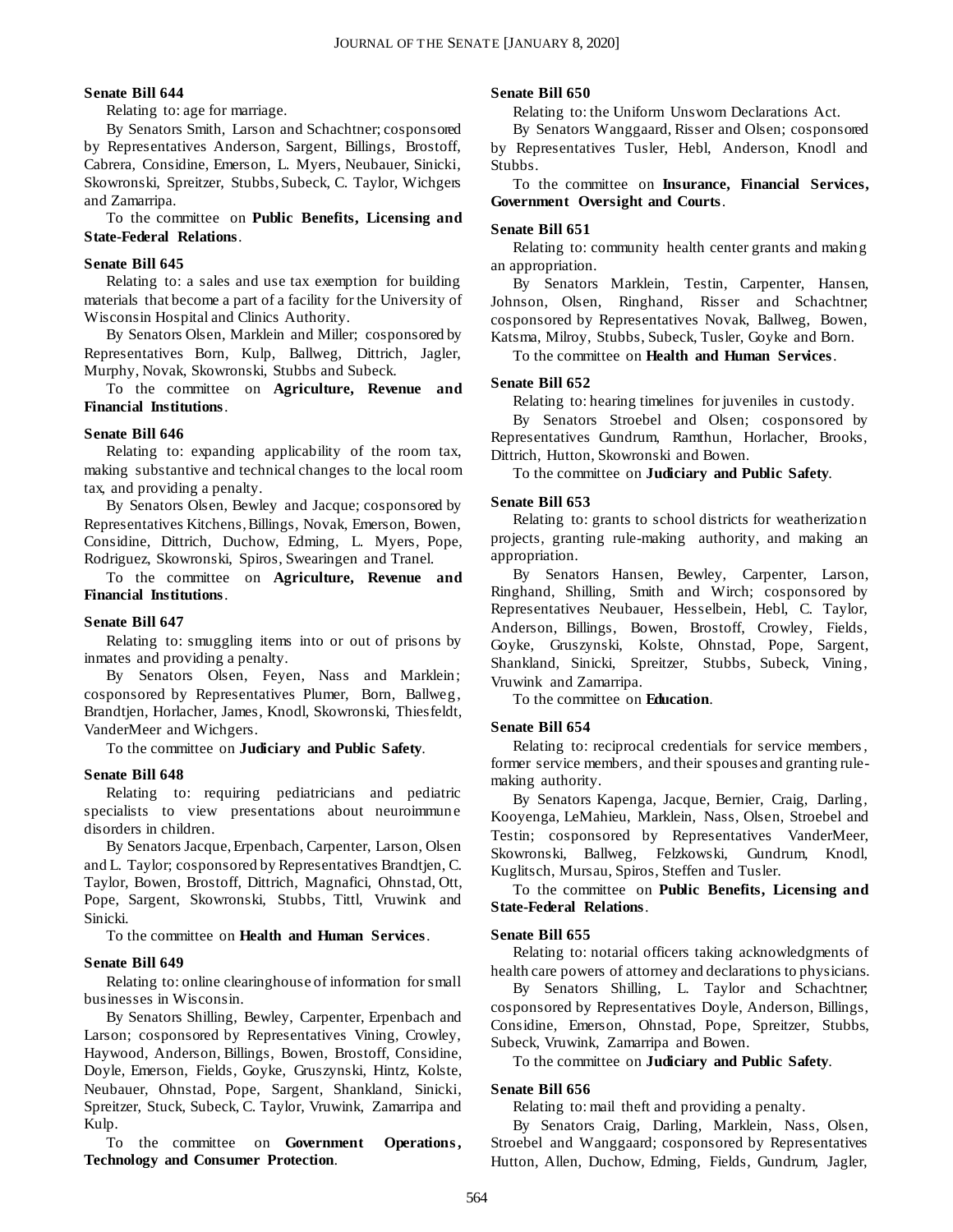Katsma, Knodl, Kuglitsch, Kulp, Murphy, Petersen, Pronschinske, Sanfelippo, Skowronski, Steffen, Tranel and Tusler.

To the committee on **Judiciary and Public Safety**.

#### **Senate Bill 657**

Relating to: harassment of a sports official and providing a penalty.

By Senators Jacque, Smith, Olsen, Wirch, Risser, Testin, Schachtner, Bewley and Marklein; cosponsored by Representatives Novak, Vruwink, Subeck, Kuglitsch, Petryk, Horlacher, Zimmerman, Steffen, Dittrich, Milroy, Sinicki, Doyle, Ohnstad, Felzkowski, Ballweg, Gruszynski, Skowronski, Fields, Hintz, L. Myers, Kulp, Kitchens, Quinn, Sanfelippo, Stubbs, C. Taylor, Tusler, VanderMeer and Vining.

To the committee on **Judiciary and Public Safety**.

#### **Senate Bill 658**

Relating to: phasing out the Special Needs Scholarship Program and limiting enrollment in parental choice programs.

By Senators Erpenbach, Larson, Wirch, Smith, Risser, Bewley and Ringhand; cosponsored by Representatives Pope, Considine, Emerson, Kolste, Sargent, Spreitzer, Billings, Milroy, Stubbs, Subeck, Neubauer, Vruwink, Ohnstad, Sinicki, L. Myers and Brostoff.

To the committee on **Education**.

#### **Senate Bill 659**

Relating to: per pupil payments to private schools participating in parental choice programs.

By Senators Erpenbach, Larson, Wirch, Smith, Risser, Bewley and Ringhand; cosponsored by Representatives Pope, Considine, Emerson, Kolste, Sargent, Spreitzer, Billings, Milroy, Stubbs, Subeck, Neubauer, Gruszynski, Vruwink, Ohnstad, Sinicki, L. Myers and Brostoff.

To the committee on **Education**.

#### **Senate Bill 660**

Relating to: teacher licensure in parental choice programs and in the Special Needs Scholarship Program and granting rule-making authority.

By Senators Erpenbach, Larson, Wirch, Smith, Risser, Bewley and Ringhand; cosponsored by Representatives Pope, Considine, Emerson, Kolste, Sargent, Spreitzer, Billings, Milroy, Stubbs, Subeck, Neubauer, Gruszynski, Vruwink, Ohnstad, Sinicki, L. Myers and Brostoff.

To the committee on **Education**.

#### **Senate Bill 661**

Relating to: state aid to the resident school district of a pupil attending a private school under the Racine or statewide parental choice program.

By Senators Bewley, Erpenbach, Larson, Wirch, Smith, Risser, Ringhand and Miller; cosponsored by Representatives Pope, Considine, Emerson, Kolste, Sargent, Spreitzer, Billings, Milroy, Stubbs, Subeck, Neubauer, Gruszynski, Vruwink, Ohnstad, Sinicki, L. Myers and Brostoff.

To the committee on **Education**.

#### **Senate Bill 662**

Relating to: town zoning in shorelands, the scope of county shoreland zoning ordinances, and authorizing partial county zoning.

By Senators Petrowski, Bewley, Olsen and Jacque; cosponsored by Representatives Swearingen, Spiros and Spreitzer.

To the committee on **Natural Resources and Energy**.

#### **Senate Bill 663**

Relating to: housing authorities.

By Senators Darling, Feyen, Kooyenga and Olsen; cosponsored by Representatives Kuglitsch, Jagler, Bowen, Brooks, Felzkowski, Fields, Kerkman, Kulp, Oldenburg and Ramthun.

To the committee on **Utilities and Housing**.

#### **Senate Bill 664**

Relating to: creating a grant program for farmers who use certain sustainable practices, granting rule-making authority, and making an appropriation.

By Senators Smith, Schachtner, Hansen, Larson and Shilling; cosponsored by Representatives Neubauer, Shankland, Spreitzer, Anderson, Billings, Bowen, Brostoff, Considine, Crowley, Fields, Goyke, Gruszynski, Hebl, Hesselbein, Kolste, Ohnstad, Pope, Riemer, Sargent, Sinicki, Stubbs, Subeck, C. Taylor, Vruwink and Zamarripa.

To the committee on **Agriculture, Revenue and Financial Institutions**.

#### **Senate Bill 665**

Relating to: emergency medical services funding assistance and making an appropriation.

By Senators Marklein, Nass, Bewley, Jacque, Olsen, Schachtner and Testin; cosponsored by Representatives Kurtz, Novak, Tranel, Oldenburg, VanderMeer, Dittrich, Horlacher, Knodl, Krug, Kulp, Mursau, Quinn and Tusler.

To the committee on **Health and Human Services**.

#### **Senate Bill 666**

Relating to: certification requirements for emergency medical responders.

By Senators Marklein, Nass, Kooyenga, LeMahieu, Olsen, Stroebel and Testin; cosponsored by Representatives Tranel, Novak, Kurtz, Oldenburg, VanderMeer, Brooks, Dittrich, Knodl, Krug, Kulp, Mursau, Quinn and Tusler.

To the committee on **Health and Human Services**.

#### **Senate Bill 667**

Relating to: ambulance staffing and emergency medical personnel.

By Senators Marklein, Nass, Olsen, Stroebel and Testin; cosponsored by Representatives Tranel, Novak, Kurtz, Oldenburg, VanderMeer, Brooks, Dittrich, Horlacher, Knodl, Krug, Kulp, Mursau, Quinn, Tusler and Born.

To the committee on **Health and Human Services**.